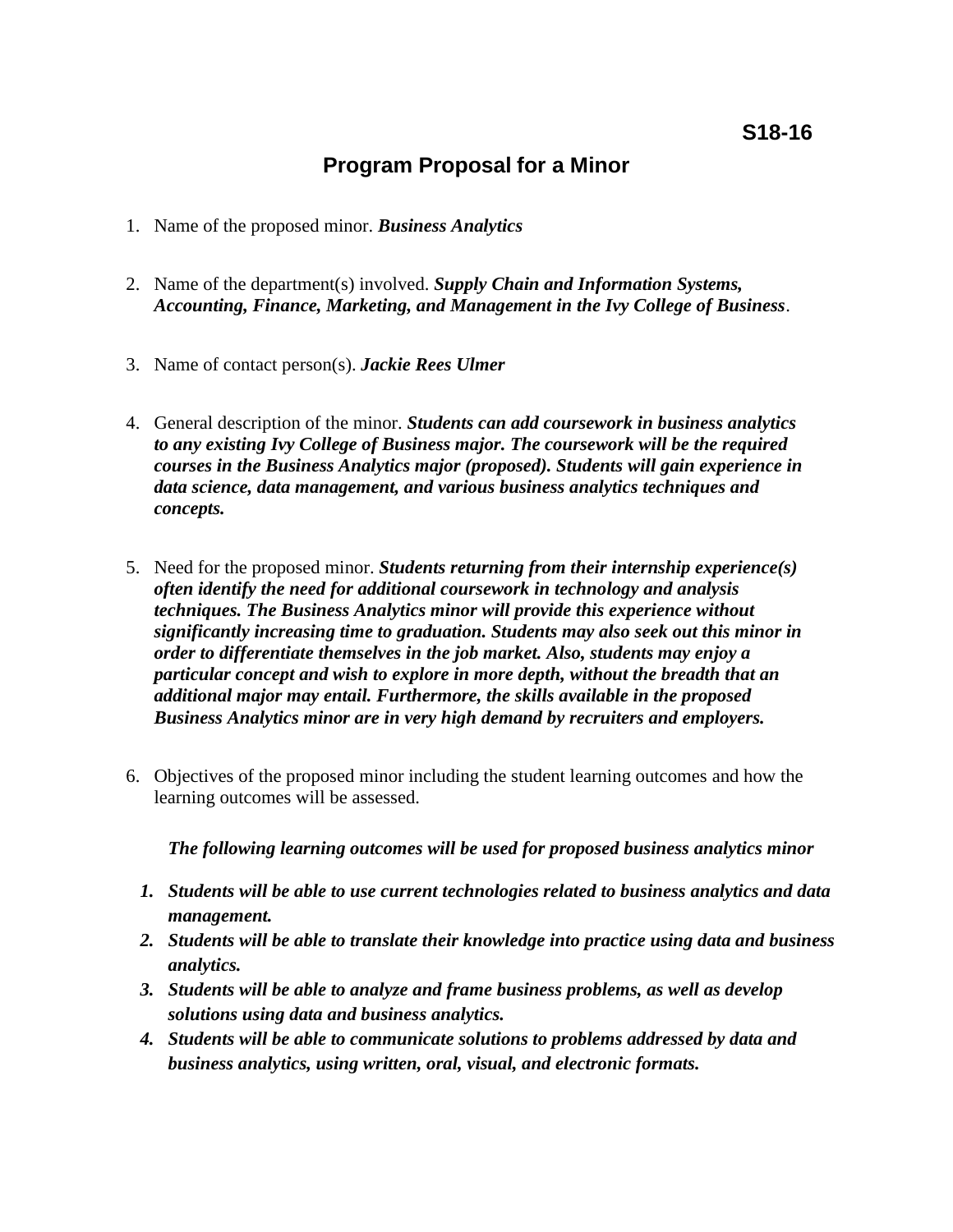*These learning outcomes will be assessed using in-class assessment techniques, including quiz and exam questions, homework assignments, group projects, and individual and team presentations. Student learning outcome data will be collected in compliance with current methods used for AACSB accreditation processes.*

7. Relationship of the minor to other programs at Iowa State University.

*This minor provides Ivy College of Business students an alternative to the Business Analytics major. Also, it follows the same format of all other minors for Ivy College of Business undergraduate students. There is a one course (DS 201) overlap with the existing Data Science minor, administered by the College of Liberal Arts and Sciences. While there is overlap between the disciplines, a useful distinction is that Business Analytics is about locating and distilling useful information from structured and unstructured data to explain historical, current, and future business performance; determining the most appropriate analytical models and techniques to present and explain solutions to users. Data Science, on the other hand, is about the design, development, and deployment of algorithms through various programming techniques supporting decision tools; managing massive amounts of data and creating visualizations and other tools to aid in interpretation and understanding.<sup>1</sup>*

8. Relationship of the minor to the strategic plans of the university, of the college, and of department or program.

*The Ivy College of Business offers high-quality undergraduate, masters, and doctoral level programs, and has a number of nationally recognized research scholars and a strong research reputation in selected fields, including analytics. The addition of this bachelor's level business analytics minor would make a significant contribution to the College's strategic goals. In fact, one of the items under Goal 1 of the Ivy College of Business' 2015-2020 strategic plan calls for "the establishment of new undergraduate majors, minors, and certificates based on industry needs."*

9. Comparison of the proposed minor with similar programs at other universities, including the Regent's universities.

*Neither the University of Iowa nor the University of Northern Iowa currently offer a minor in Business Analytics. Drake University does offer a minor in data analytics. However, this minor is much closer to data science than to business analytics.* 

- 10. Program requirements and procedures, including:
	- a. prerequisites for prospective students;
	- b. application and selection process;

 $\overline{a}$ 

<sup>1</sup> https://www.kdnuggets.com/2015/10/infographic-data-scientist-business-analyst-difference.html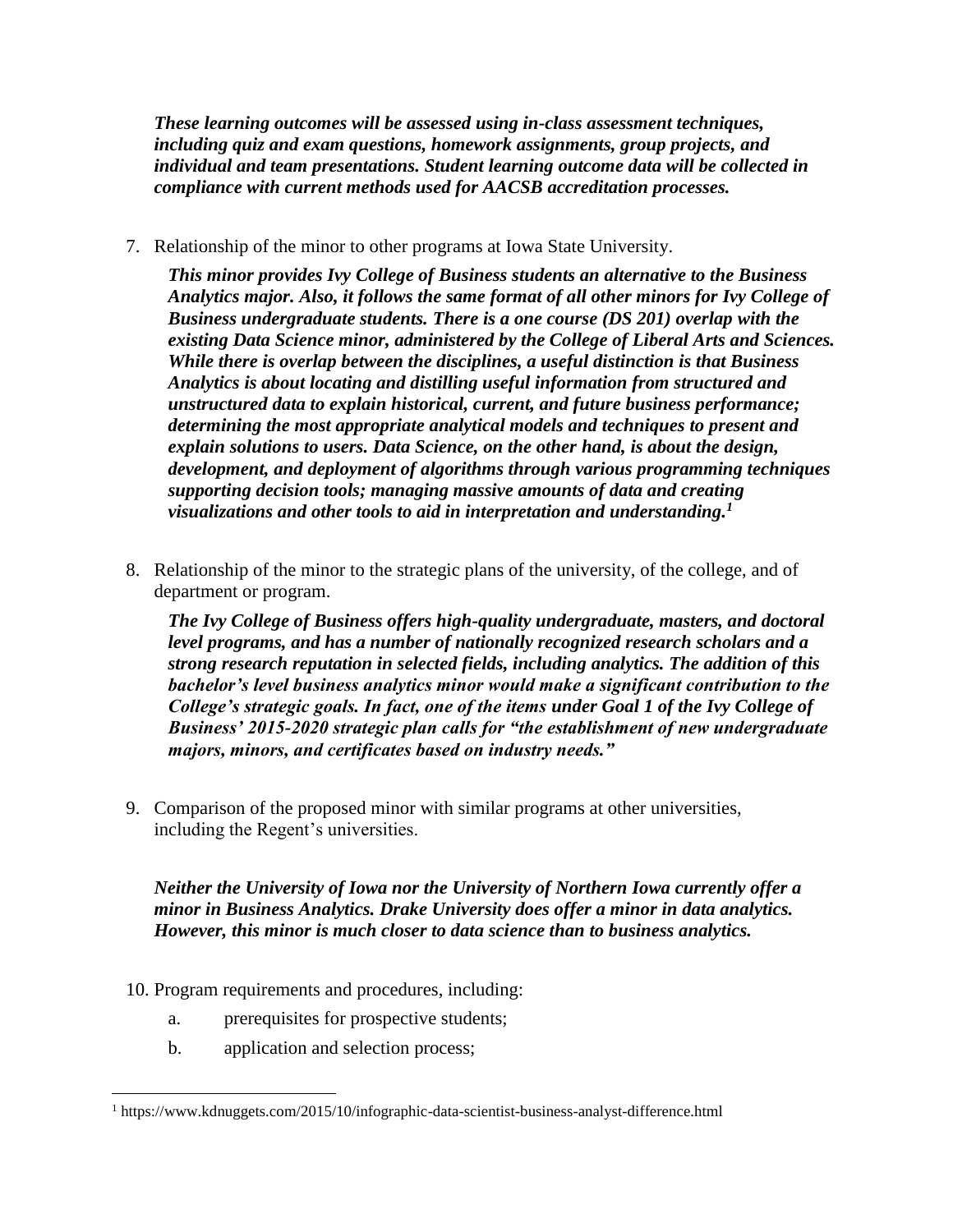- c. language requirements;
- d. courses and seminars presently available for credit toward the program;
- e. proposed new courses or modifications of existing courses;
- f. advising of students;
- g. implications for related areas within the university.

*The Business Analytics minor would only be available to students with a major in the Ivy College of Business. Therefore, prospective students must meet the same eligibility requirements as all other Ivy College of Business students. Students in the minor must take an additional statistics course, STAT 326, than students in several other majors, such as Management Information Systems (MIS), Marketing (MKT) or Management (MGMT). However, students in the Accounting (ACCT), Finance (FIN), and Business Economics (BUSECON) majors are required to take STAT 326, so these students may find the minor to be an attractive option. The Ivy College of Business enforces all prerequisites.*

*Ivy College of Business students will follow the same application and selection process for the Business Analytics minor as they do for all other Ivy College of Business Minors. They will see an academic advisor to have the major noted on their record.*

*The Business Analytics minor does not require any foreign language. All of the courses for the minor are currently offered, and capacity does exist in these courses for additional students. These courses are listed below:*

| <b>Course Number</b> | <b>Course Name</b>                                          | <b>Credits</b> | $Prerequisite(s)$                                                     |
|----------------------|-------------------------------------------------------------|----------------|-----------------------------------------------------------------------|
| <i>DS</i> 201        | Introduction to Data Science                                | 3              | <b>MATH 150</b>                                                       |
| $MIS$ 320 or         | Database Management Systems or                              | 3              | <i>MIS 301</i>                                                        |
| ACCT 384             | <b>Accounting Information Systems and Analytics</b>         |                | (ACCT 384)<br>also requires<br>ACCT 285 or<br>$ACCT$ 501;<br>ACCT 301 |
| <i>MIS 436</i>       | <b>Introduction to Business Analytics</b>                   | 3              | <b>STAT 326</b><br>$MIS$ 320 <sup>2</sup>                             |
| Electives            | Choose at least two 3 credit courses from the list<br>below | 6              |                                                                       |

*Total 15*

| <b>Electives</b><br>(Minimum of   Number<br><b>6</b> credits) | <b>Course</b> | <b>Course Name</b>     | <b>Credits</b> | <b>Pre-requisites</b> |
|---------------------------------------------------------------|---------------|------------------------|----------------|-----------------------|
|                                                               | ACCT 484      | Advanced<br>Accounting |                | ACCT 384              |
|                                                               |               | Information            |                |                       |

 $\overline{a}$ <sup>2</sup> ACCT 384 can substitute for MIS 320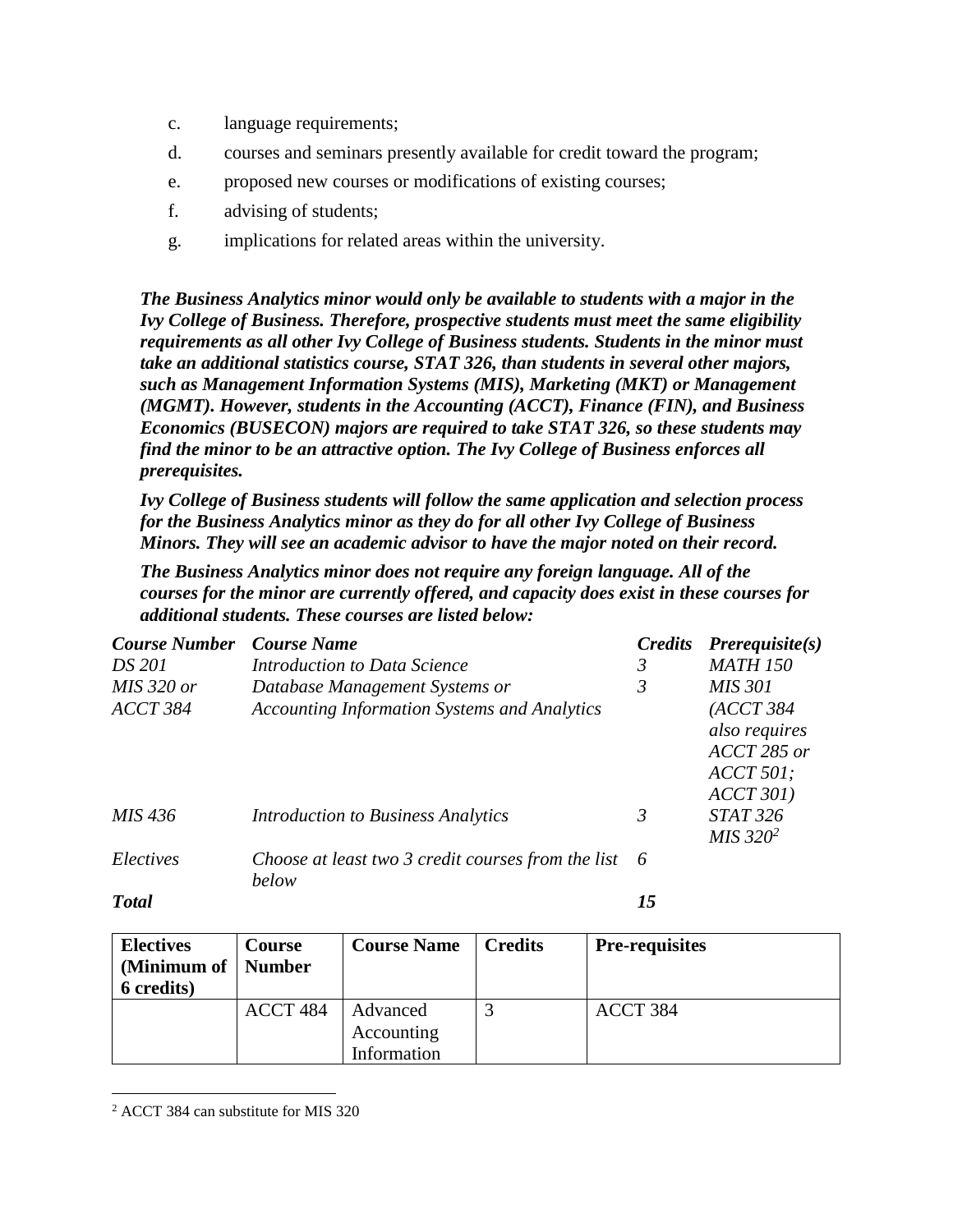|                 | <b>Systems</b>        |                |                              |
|-----------------|-----------------------|----------------|------------------------------|
| <b>FIN 450</b>  | Analytical            | 3              | STAT 326 and ECON 301 or     |
|                 | Finance               |                | <b>FIN 301</b>               |
| <b>MGMT</b>     | Advanced              | $\overline{3}$ | <b>MGMT 371</b>              |
| $473x^3$        | Human                 |                |                              |
|                 | Resource              |                |                              |
|                 | Management I          |                |                              |
| MIS/ACCT        | <b>Business Data</b>  | 3              | <b>Com S 113</b>             |
| 315             | Streams and           |                |                              |
|                 | <b>Issues</b>         |                |                              |
| MIS 446         | Advanced              | $\overline{3}$ | STAT 326,                    |
|                 | <b>Business</b>       |                | MIS 320 or ACCT 384          |
|                 | Analytics             |                |                              |
| MKT/MIS         | Marketing             | $\overline{3}$ | <b>MKT 340</b>               |
| 368             | Analytics             |                |                              |
| <b>MKT 361x</b> | Social Media          | $\overline{3}$ | <b>MKT 340</b>               |
|                 | Marketing             |                |                              |
|                 | Strategy              |                |                              |
| <b>MKT 367</b>  | Consultative          | $\overline{3}$ | Sophomore or Higher Standing |
|                 | Problem               |                |                              |
|                 | Solving               |                |                              |
| <b>MKT 445</b>  | Customer              | $\overline{3}$ | <b>MKT 340</b>               |
|                 | Relationship          |                |                              |
|                 | Management            |                |                              |
| $SCM$ 430 $x^4$ | Supply Chain          | 3              | <b>SCM 301</b>               |
|                 | Analytics             |                |                              |
| <b>SCM 460</b>  | <b>Decision Tools</b> | $\overline{3}$ | <b>SCM 301</b>               |
|                 | for Logistics &       |                |                              |
|                 | <b>OM</b>             |                |                              |

*No new courses need to be developed for the minor. Student advising is available through the Undergraduate Programs Office. All academic advisors can provide guidance to students considering the minor. Specific questions can also be routed to Associate Dean for Undergraduate Programs. There should be minimal implications of the minor on the rest of the University. The Department of Statistics and the College of Liberal Arts and Sciences (LAS) has been notified that there could be an increase in demand for STAT 326. The head of the Data Science program and LAS has also been notified that there could be increased demand for DS 201.*

- 11. General description of the resources currently available and future resource needs, in terms of:
	- a. faculty members;
	- b. computers, laboratories, and other facilities;

 $\overline{a}$ 

<sup>&</sup>lt;sup>3</sup> Initial offering in Spring 2019.

<sup>4</sup> Initial offering in Spring 2019.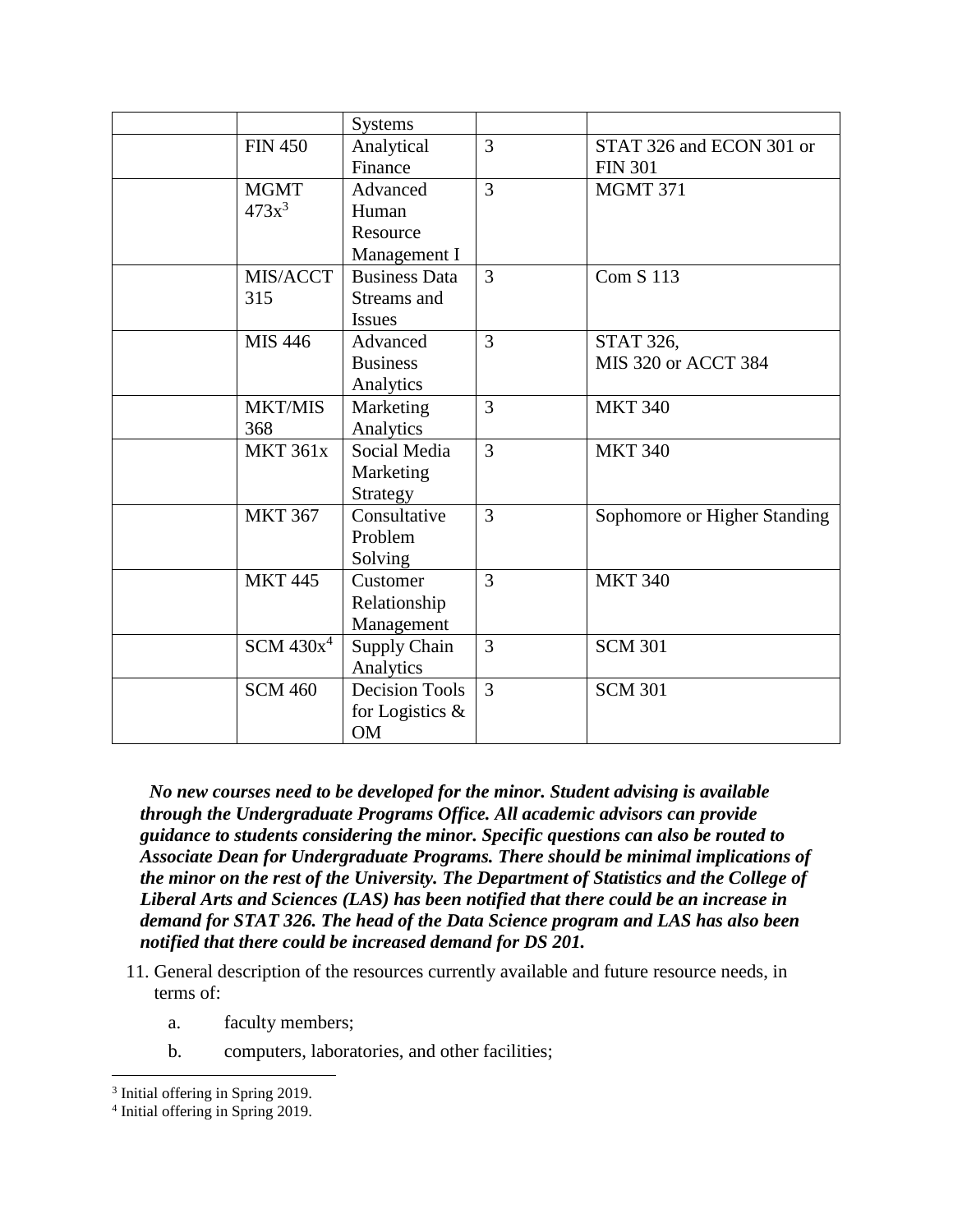- c. library facilities (journals, documents, etc.) in the proposed area;
- d. supplies, field work, student recruitment, etc.

*The Ivy College of Business has just hired four new tenure-track or tenured faculty in Business Analytics. There is no anticipation of needing additional faculty in this area in the near future. The current IT infrastructure in the Gerdin Business Building is adequate for the teaching needs of the proposed minor. There will be no need for additional library facilities, supplies, student recruitment, etc. for the proposed minor.*

12. Describe the needs for new resources and/or reallocated resources. Attach to the program proposal memos from the department chair(s), the college dean(s), and other appropriate persons, agreeing to the allocation of new resources and/or the reallocation of resources.

### *As mentioned above, there are no new resources needed for the proposed minor.*

13. Attach to the program proposal, letters of support, recommendations, and statements when appropriate, from programs and departments at ISU which are associated with the proposed program or have an interest in the proposed program.

## *These materials are forthcoming.*

14. If the new program is interdisciplinary, a governance document should be created and submitted to the Associate Provost for Academic Programs. Indicate here that it has been completed.

# *This minor will be housed in and administered by the Department of Supply Chain and Information Systems.*